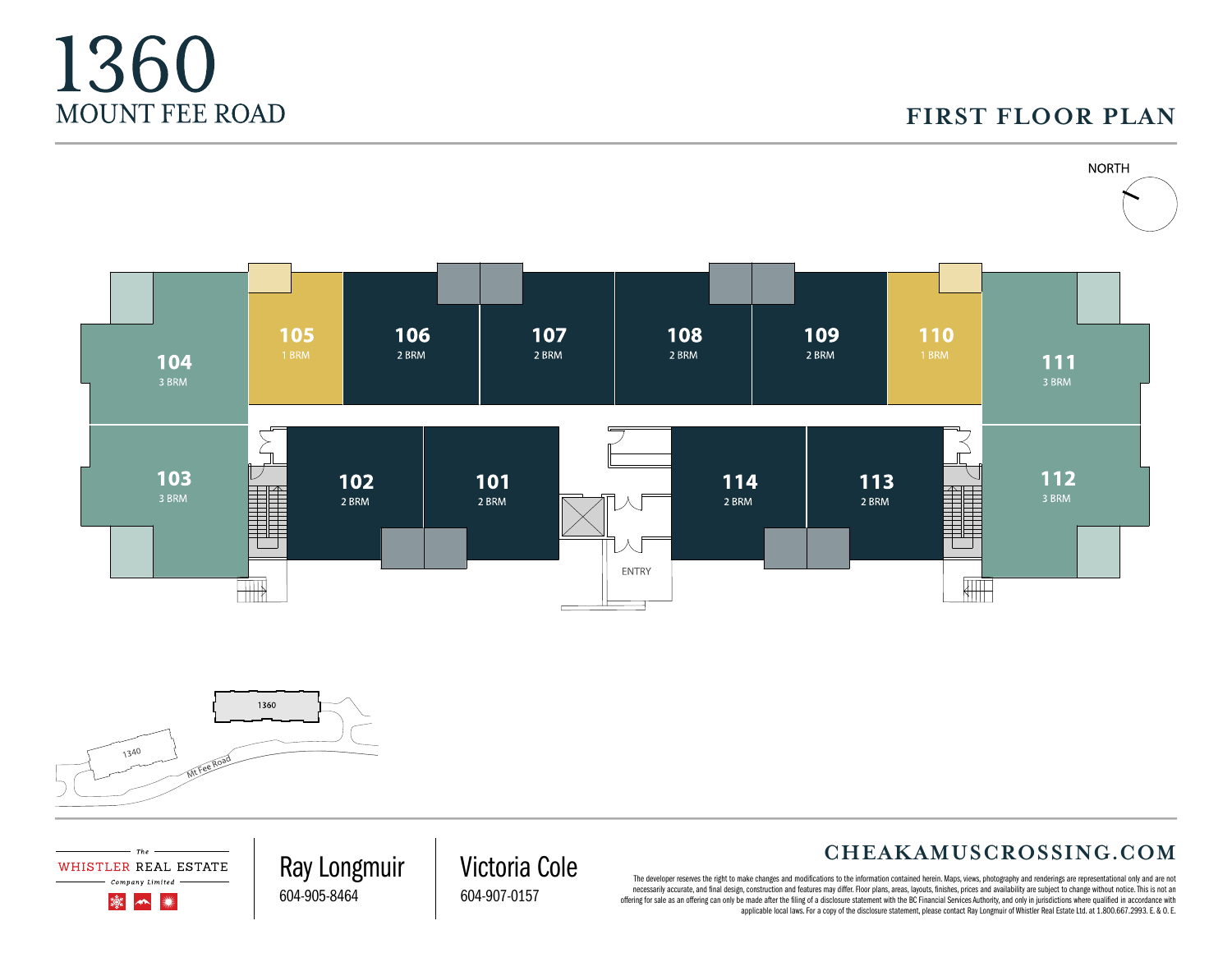## **SECOND FLOOR PLAN**





Th: WHISTLER REAL ESTATE Company Limited

> 灤  $\rightarrow$ ▓

1360

MOUNT FEE ROAD

#### **CHEAKAMUSCROSSING.COM**

The developer reserves the right to make changes and modifications to the information contained herein. Maps, views, photography and renderings are representational only and are not necessarily accurate, and final design, construction and features may differ. Floor plans, areas, layouts, finishes, prices and availability are subject to change without notice. This is not an offering for sale as an offering can only be made after the filing of a disclosure statement with the BC Financial Services Authority, and only in jurisdictions where qualified in accordance with applicable local laws. For a copy of the disclosure statement, please contact Ray Longmuir of Whistler Real Estate Ltd. at 1.800.667.2993. E. & O. E.

Ray Longmuir 604-905-8464

Victoria Cole

604-907-0157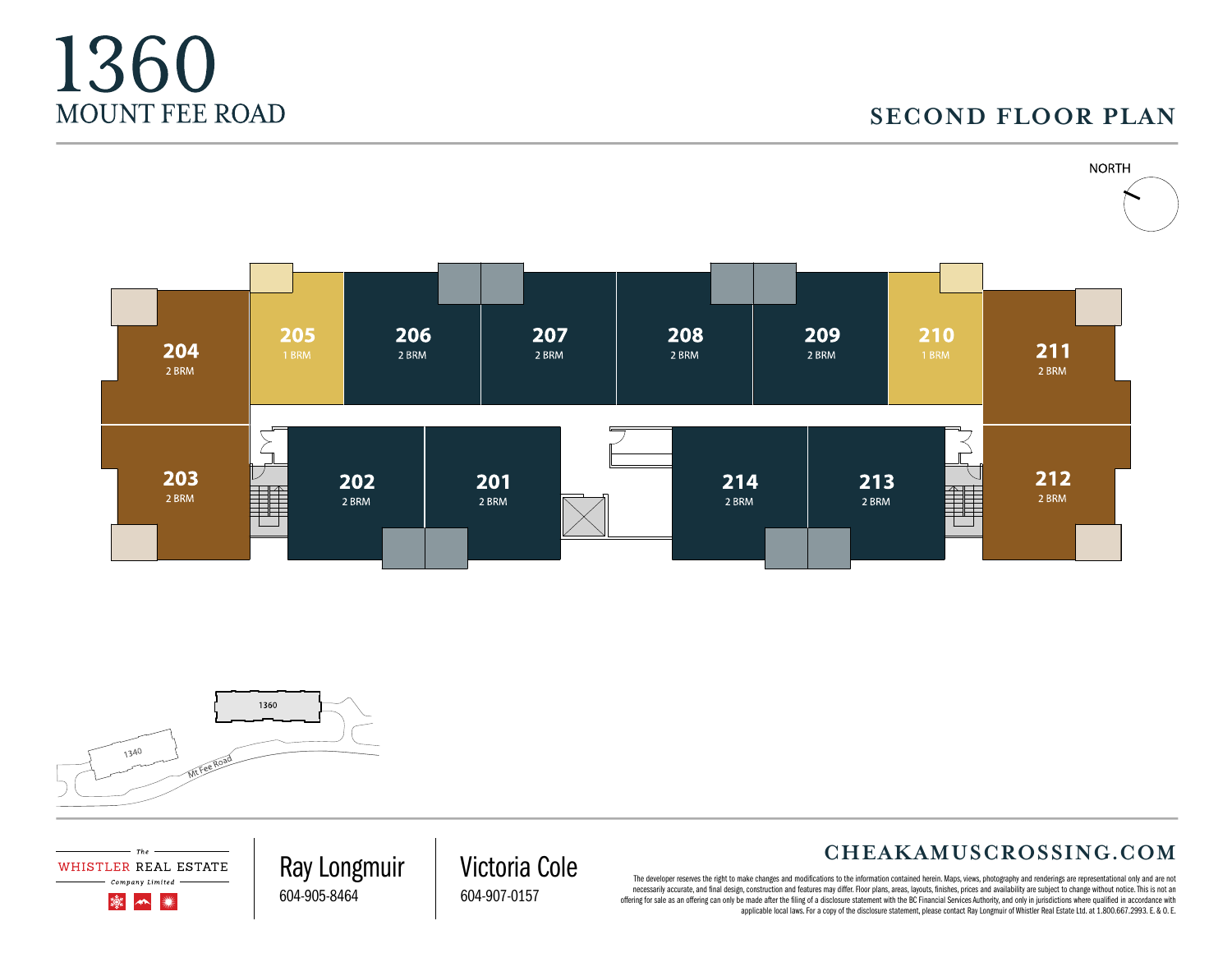### **THIRD FLOOR PLAN**





 $The$ WHISTLER REAL ESTATE Company Limited

 $\blacktriangleleft$ 

灤

1360

MOUNT FEE ROAD

#### **CHEAKAMUSCROSSING.COM**

The developer reserves the right to make changes and modifications to the information contained herein. Maps, views, photography and renderings are representational only and are not necessarily accurate, and final design, construction and features may differ. Floor plans, areas, layouts, finishes, prices and availability are subject to change without notice. This is not an offering for sale as an offering can only be made after the filing of a disclosure statement with the BC Financial Services Authority, and only in jurisdictions where qualified in accordance with applicable local laws. For a copy of the disclosure statement, please contact Ray Longmuir of Whistler Real Estate Ltd. at 1.800.667.2993. E. & O. E.

Ray Longmuir Victoria Cole 604-907-0157

604-905-8464